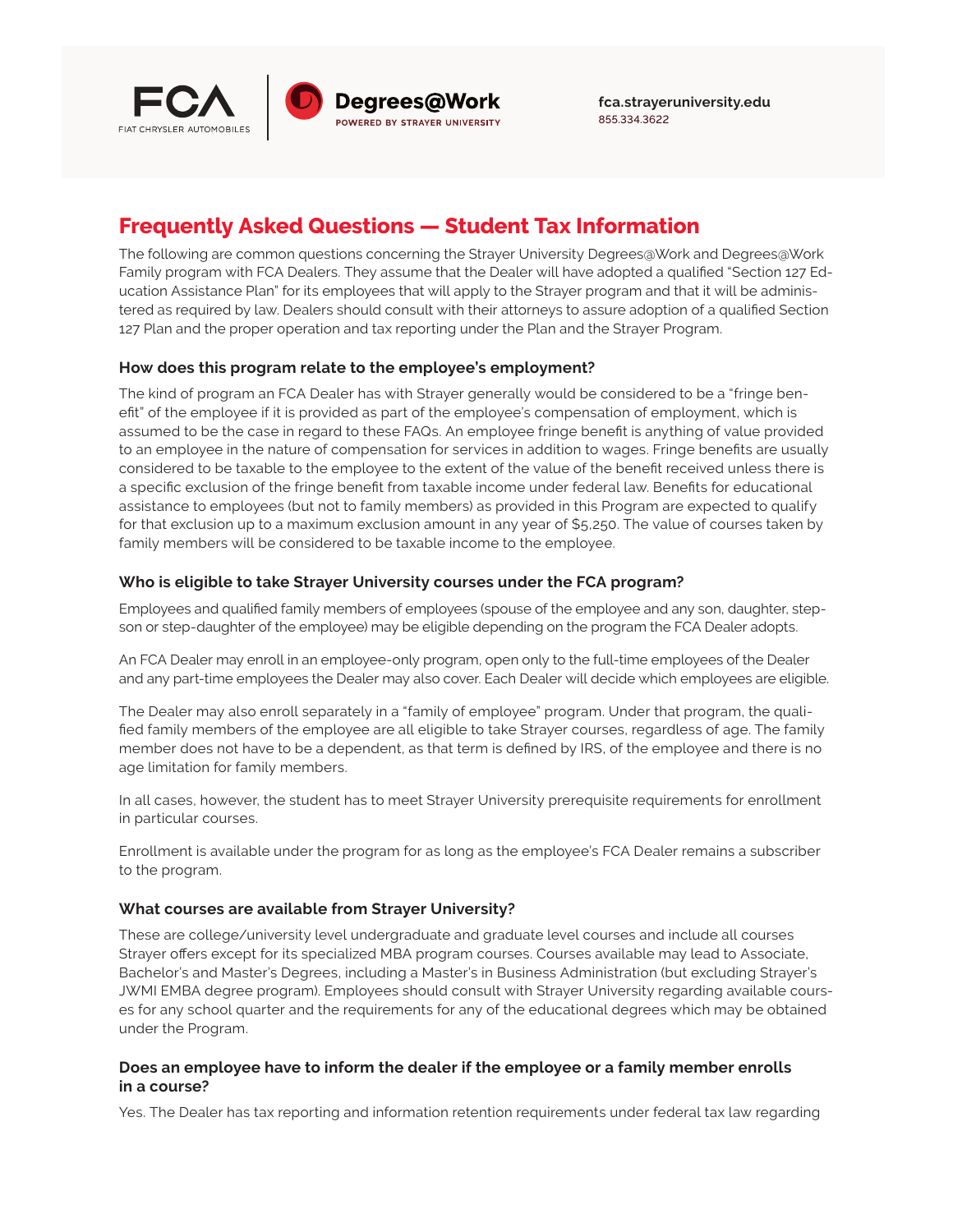

the usage of the benefits available under the Program by employees or family members. The employee is responsible to inform his or her employer Dealer if the employee or family member enrolls in any course and the number of courses of enrollment. As a condition of enrollment in a Strayer course, each qualified student has to provide written consent to Strayer University to allow Strayer to provide such information to the Dealer and to FCA. Enrollment for purposes of this plan will be considered to occur at the end of Strayer University's one-week add/drop period for adding or dropping courses if the participant has not dropped the course in accordance with Strayer's drop policy.

# **What amount does an employee or family member have to pay out-of-pocket to Strayer University for each course taken?**

Nothing. The cost of the course, including books and supplies, is fully covered by the Program at no cost to the student. However, the Program does not cover any costs of meals, lodging or transportation which the student may incur in taking the course.

#### **What amount does an employee or family member have to pay out-of-pocket to the dealer employer for each course taken?**

Nothing for the cost of the courses. The Dealer pays all the costs of the Program. However, the Program does not cover any costs of meals, lodging or transportation which the student may incur in taking the course.

# **How does the Internal Revenue Service treat the courses taken by an employee or family member for federal tax purposes?**

The employee may have some taxable income, unless excluded. The fair market value of each course taken by the employee or by a family member is considered to be part of the employee's compensation as an employee of the Dealer, and except to the extent of the exclusion from income for benefits to the employee (up to \$5,250 per year) from the courses taken by employees themselves, the compensation would be taxed as part of the employee's wages.

For federal tax purposes, the family member is not considered to receive any compensation from the Dealer and would have no tax reporting obligation related to any course taken. Instead, it is the employee who is considered as receiving compensation even when it is the family member who has taken the course.

Federal gift tax law may also apply in regard to courses taken by any adult family member who is no longer a dependent of the employee if the total value of all gifts made by the employee to the particular family member during the applicable calendar year exceeds the annual gift tax exclusion amount, currently \$14,000 per year. A spouse is considered to be a dependent for these purposes.

# **What part of the benefits from the program may be excluded from the taxable income to the employee?**

The employee will have taxable income for the value of any course taken by a family member. There is no tax-free amount for courses taken by an employee's family member, even if the employee takes no courses in the same year.

Assuming, however, that the Dealer has adopted what is known as a "Section 127 Educational Assistance Plan" or simply a "Section 127 Plan" before the end of the applicable calendar year, the value of courses taken by an employee in any one calendar year will be tax free up to the amount of \$5,250, and only the value of courses taken in the year in excess of that amount, if any, will be taxable income to the employee.

Each Dealer enrolled in the Strayer University Program is expected to have adopted a qualified Section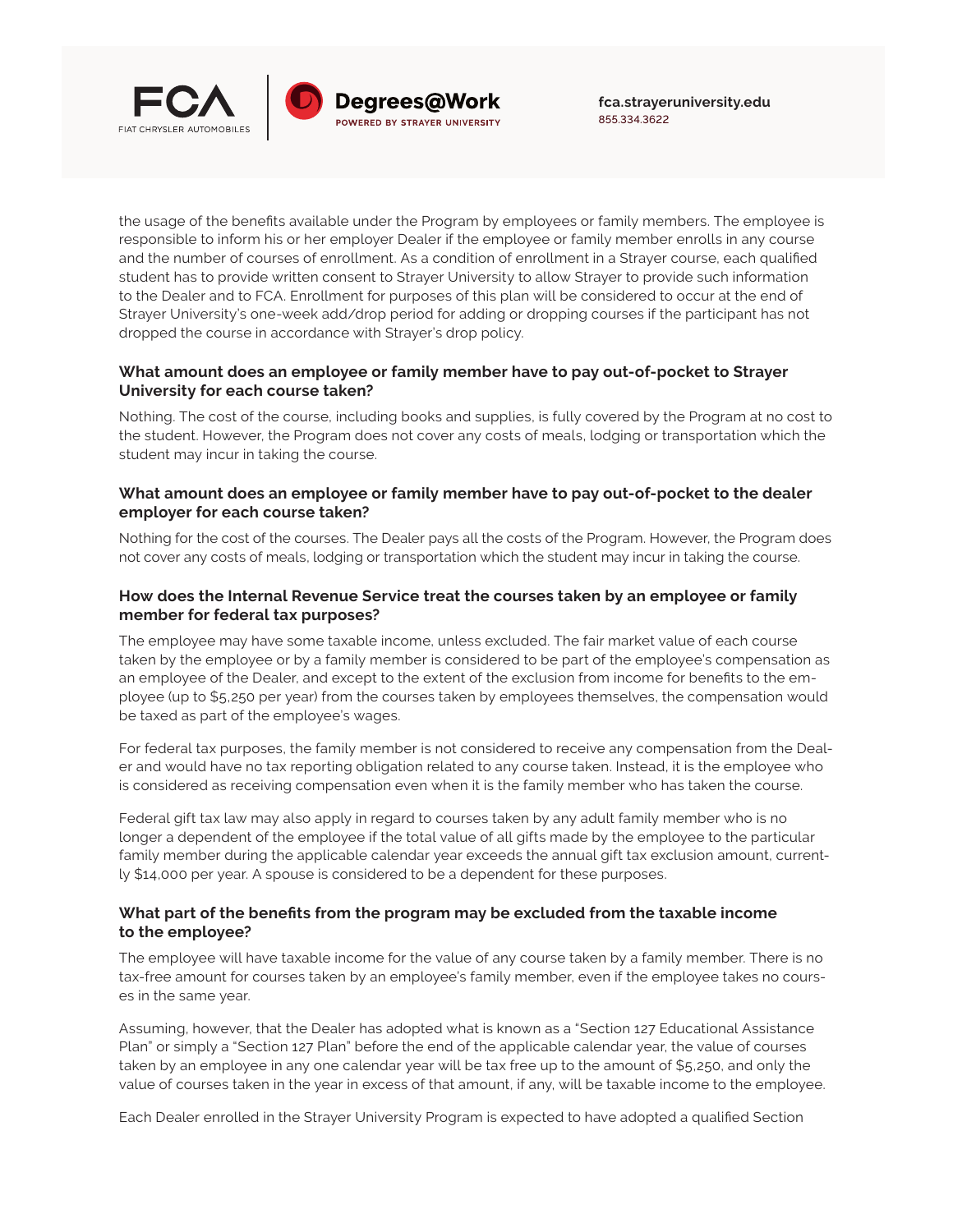

127 Plan and the related education benefit plan which would be applicable to all qualified Strayer courses taken by an employee.

# **What is a Section 127 plan? Are there any benefits that would not be allowed to be received tax free?**

Section 127 refers to Section 127 of the federal Internal Revenue Code ("IRC"). It provides tax benefits only to employees of an employer who has adopted a qualified plan under Section 127. That code section allows an employer to adopt a written "educational assistance program" and to pay or incur the cost of a program which provides qualified educational assistance to its employees. Under a qualified Section 127 Plan, the employee can exclude from his or her taxable income the first \$5,250 of educational assistance benefit received from the employer.

A Section 127 Plan cannot provide benefits to a spouse or family members.

The term "educational assistance" by statute cannot include (i) any costs for tools or supplies (other than textbooks) which may be retained by the Participant after completion of the education course, (ii) costs of meals, lodging or transportation incidental to taking any education course, and (iii) any course that instructs the Participant in any sport, game or hobby, unless the course is required as part of a degree program.

# **How and when are the value of employee courses reported to IRS?**

Any taxable portion of the benefits (after any applicable exclusion) becomes taxable income during the calendar year in which the enrollment in the course occurred. Taxable income is to be reported to IRS as wage income on the employee's Form W-2, subject to income and social security tax withholding.

Any taxable amounts are to be reported as part of a current payroll if charged as income on a payroll date. Otherwise, the amounts are reportable as part of the immediate prior payroll or the immediate subsequent payroll in the same calendar year.

Dealers should consult with their company's accountant as to a consistent method for reporting any taxable income related to the program courses.

#### **When and how are the value of the family courses reported to IRS?**

The value of the course becomes taxable income to the employee at the time of enrollment for the course, subject to income tax and social security withholding, in the same manner for any taxable income related to the courses taken by the employee.

#### **What is the reportable value of the Strayer courses for federal income and social security tax purposes?**

The value of the courses for income tax purposes is the "fair market value" determined "on the basis of all facts and circumstances."

The employer is obligated to make the determination of fair market value. That determination, however, is subject to challenge by IRS in the event of a tax audit involving these education benefit plans and the Section 127 plan.

The Dealer should consult with its tax advisors in making the determination of fair market value.